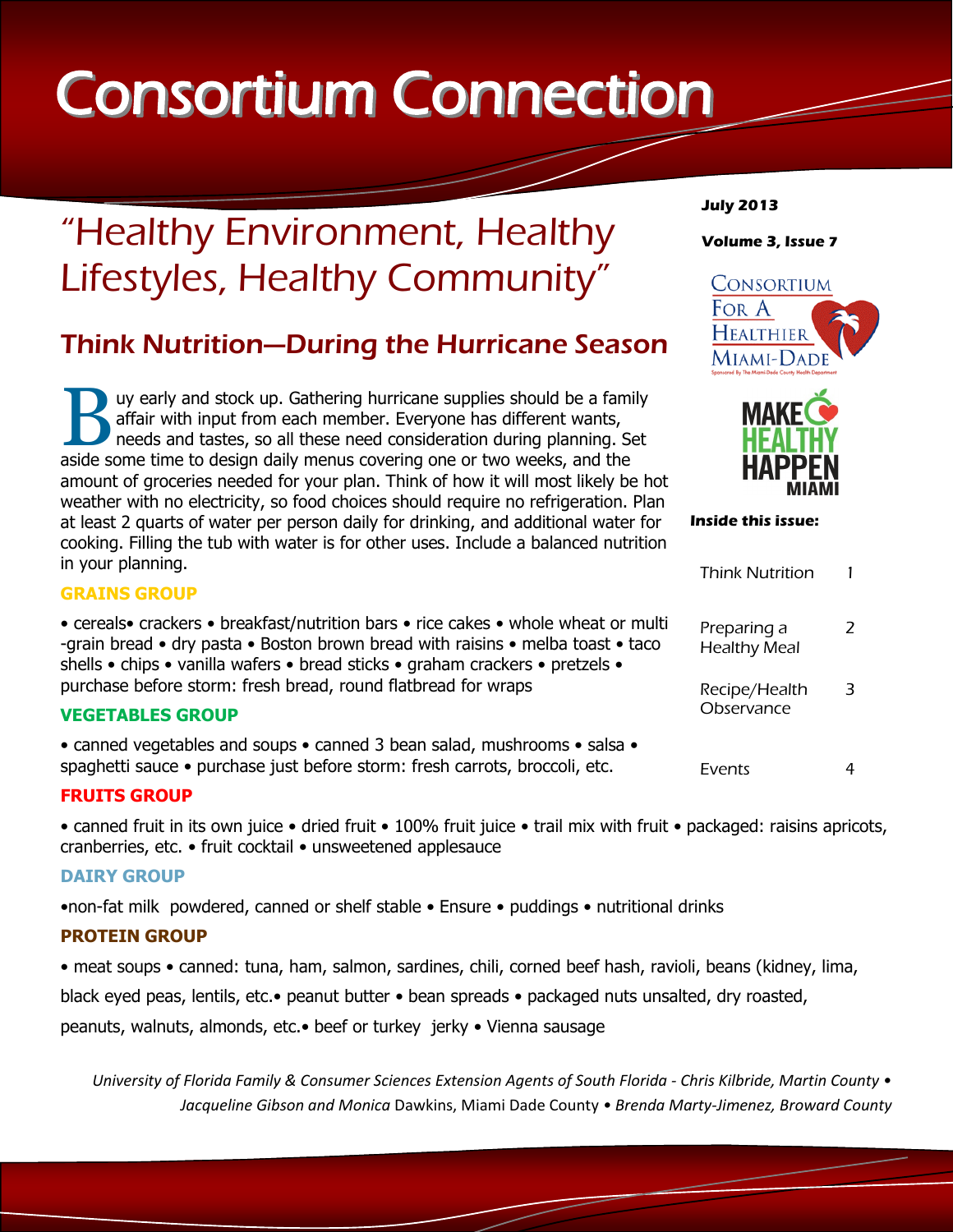### Preparing a Healthy Meal



**O**ne of those things we keep wanting to do but just keep putting it off! Preparing a healthy menu is one of those things we really should do but somehow it seems to elude us. But it can be fun to sit down for a few minutes and decide what we're going to eat later today or tomorrow or the next day.

Menu planning in today's busy life does not get much thought, beyond the Million Dollar Question - "What are WE going to eat tonight?".

When "tonight" arrives, we're still not any closer to that answer. The unhealthy option of fast food beckons as we dream about pizza or a burger or fried chicken and a hundred other easy unhealthy opportunities. It doesn't have to be like this at all…

Keep a few healthy items in your refrigerator and store other non fast food items in your pantry so that you can prepare a healthy meal in minutes. Plus it is very often quicker than the so called fast food it's replacing.

Make a shopping list. It does not have to take a long time.

Try this, keep a running list attached to your fridge with a magnet and jot down foods when you run out , or have your family jot down what their favorites are, then you'll have a list already made.

If you're not so organized, (and in today's busy day to day life, that's very typical) it's ok. A few minutes of thought will produce your list. When you reach the supermarket, stick to your list. Shopping is easy you are crossing items off your list as you go round the aisles but many other shoppers may be secretly jealous of how organized you are.

Don't buy anything that isn't on your list (unless it's something you've forgotten). Be especially careful at the end of every aisle, as supermarkets traditionally tempt you with fattening specials to help you spend money.

Stay away from the candy and snack aisles. It's easier not to buy these items if you don't walk past them. Keep a list around your home of quick, healthy recipes that you enjoy eating or want to try. Soon, you'll be eating healthier and likely cheaper than before. Well done!

If you or your child is overweight or obese, it's time to do something about it!

*Submitted by Short Chef*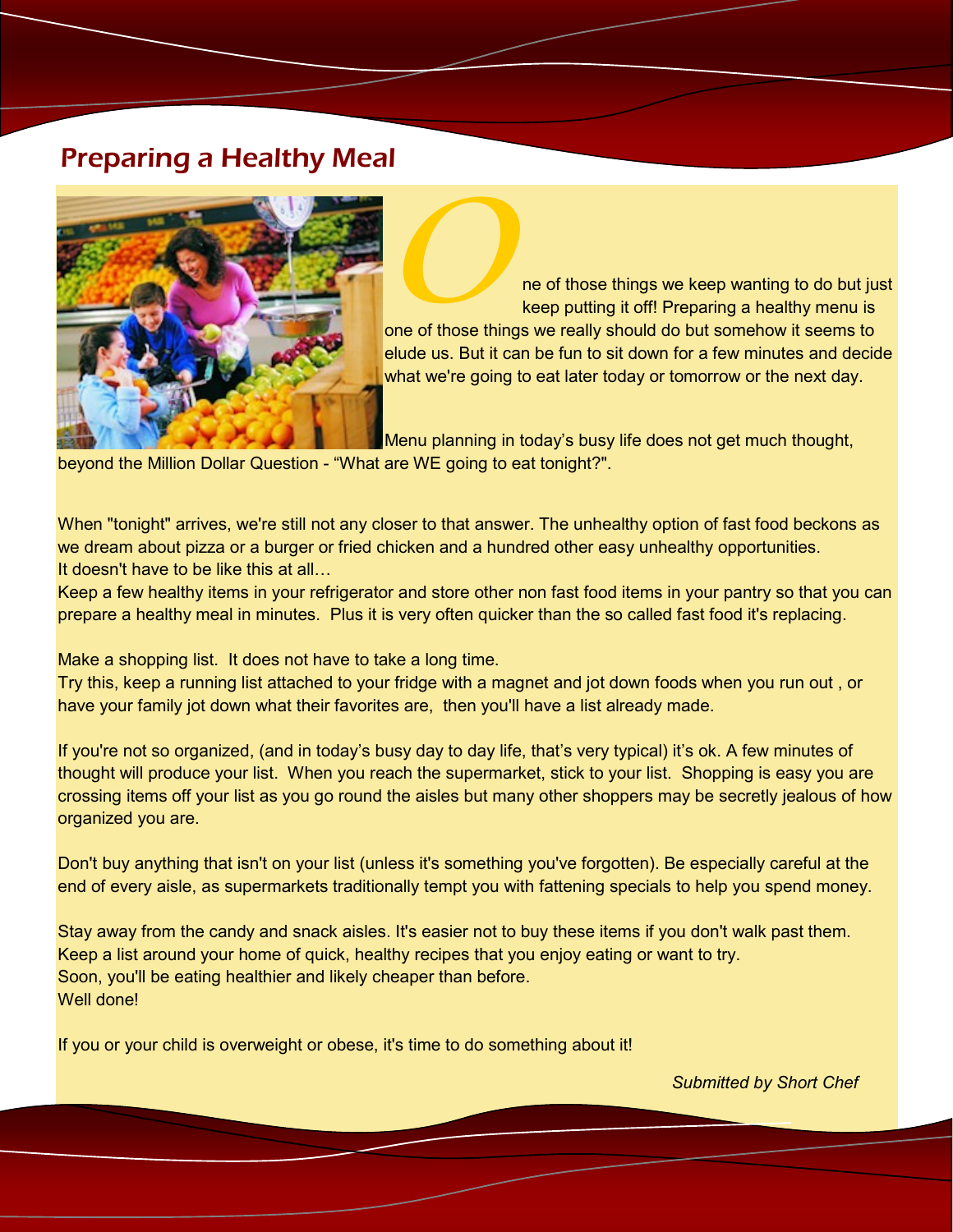### Delicious and Nutritious Recipes!



# National Minority Mental Health Awareness Month

According to the Centers for Disease Control and Prevention about 25 percent of U.S. adults have a mental illness. In many racially and ethnically diverse communities, there is a stigma surrounding mental illness, often caused by cultural differences and lack of information. This not only can lead to the avoidance of mental health treatment, but often results in a lack of knowledge regarding financial options available.

The National Alliance on Mental Illness hopes to raise awareness through educating on:

Recognizing and treating depression in racial and ethnic minorities.

Overcoming challenges in diagnosis and treating depression in racial and ethnic groups

Communication and person-centered, culturally competent care